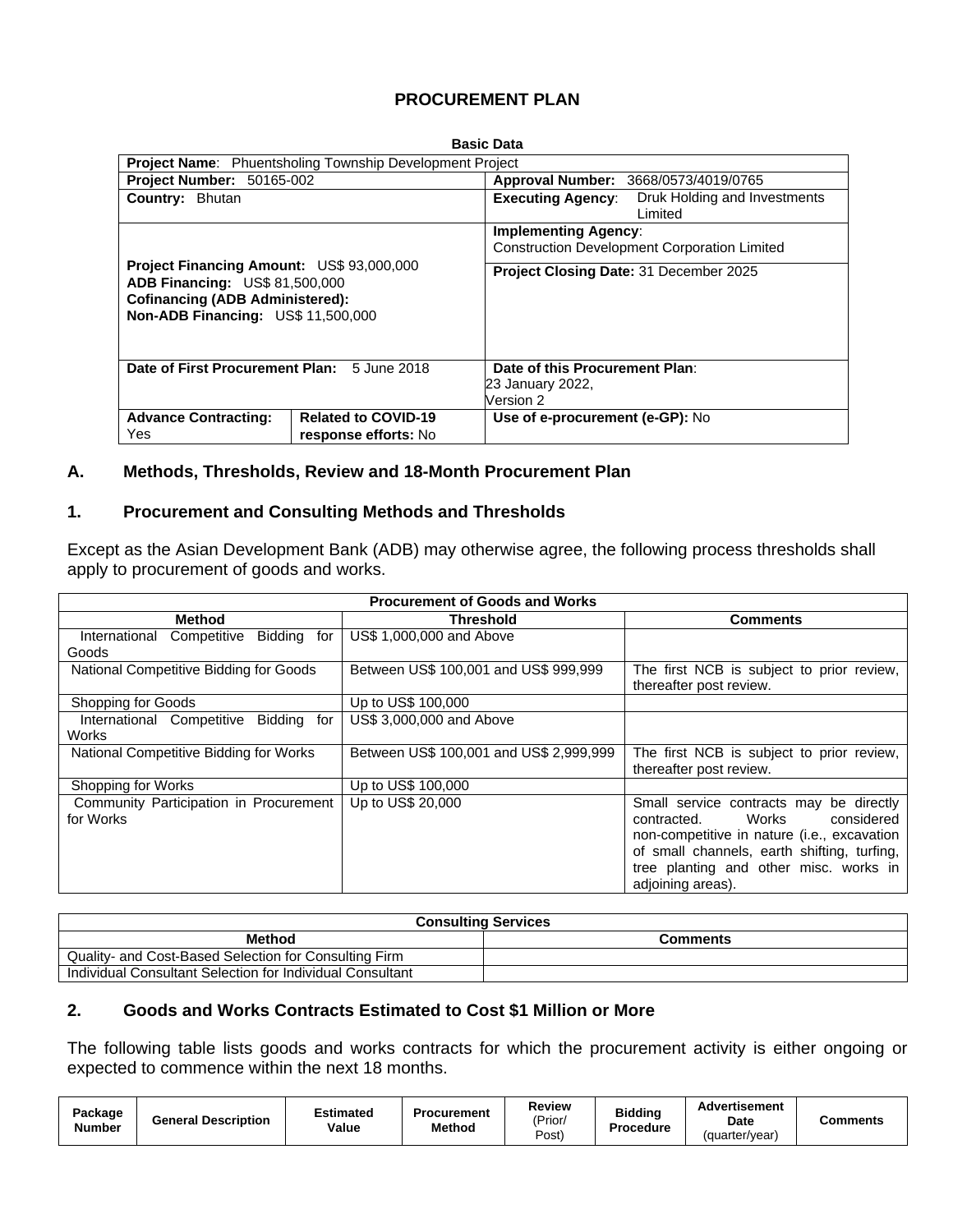| $CW-02A$ | Common urban<br>infrastructure | 24,340,000.00 | ICB | Prior | 1S2E | Q1 / 2021 | Prequalification<br>of Bidders: N       |
|----------|--------------------------------|---------------|-----|-------|------|-----------|-----------------------------------------|
|          |                                |               |     |       |      |           | Domestic<br>Preference<br>Applicable: N |
|          |                                |               |     |       |      |           | Advance<br>Contracting: N               |
|          |                                |               |     |       |      |           | Bidding<br>Document:<br>Large Works     |
|          |                                |               |     |       |      |           | Covid-19<br>Response? No                |
|          |                                |               |     |       |      |           |                                         |

## **3. Consulting Services Contracts Estimated to Cost \$100,000 or More**

The following table lists consulting services contracts for which the recruitment activity is either ongoing or expected to commence within the next 18 months.

| Package<br><b>Number</b> | <b>General Description</b>                                 | <b>Estimated</b><br>Value | <b>Recruitment</b><br><b>Method</b> | Review<br>(Prior/<br>Post) | <b>Advertisement</b><br>Date<br>(quarter/year) | Type of<br>Proposal | <b>Comments</b>                                                 |
|--------------------------|------------------------------------------------------------|---------------------------|-------------------------------------|----------------------------|------------------------------------------------|---------------------|-----------------------------------------------------------------|
| $CS_05$                  | Sustainable township<br>management capacity<br>development | 1,300,000.00              | QCBS                                | Prior                      | Q3 / 2022                                      | <b>FTP</b>          | Assignment:<br>International                                    |
|                          |                                                            |                           |                                     |                            |                                                |                     | Quality-Cost<br>Ratio: 90:10                                    |
|                          |                                                            |                           |                                     |                            |                                                |                     | Covid-19<br>Response? No                                        |
|                          |                                                            |                           |                                     |                            |                                                |                     | Comments: ratio<br>was agreed<br>during fact<br>finding mission |
| $CS-03$                  | <b>Urban Management</b><br>Advisor                         | 100,000.00                | <b>ICS</b>                          | Prior                      | Q4 / 2021                                      |                     | Assignment:<br>International<br>Expertise: Urban                |
|                          |                                                            |                           |                                     |                            |                                                |                     | Management                                                      |
|                          |                                                            |                           |                                     |                            |                                                |                     | Covid-19<br>Response? No                                        |
| $CS-04$                  | <b>Investment Promotion</b><br>Advisor                     | 100,000.00                | $\overline{ICS}$                    | Prior                      | Q1/2022                                        |                     | Assignment:<br>National                                         |
|                          |                                                            |                           |                                     |                            |                                                |                     | Expertise:<br>Investment                                        |
|                          |                                                            |                           |                                     |                            |                                                |                     |                                                                 |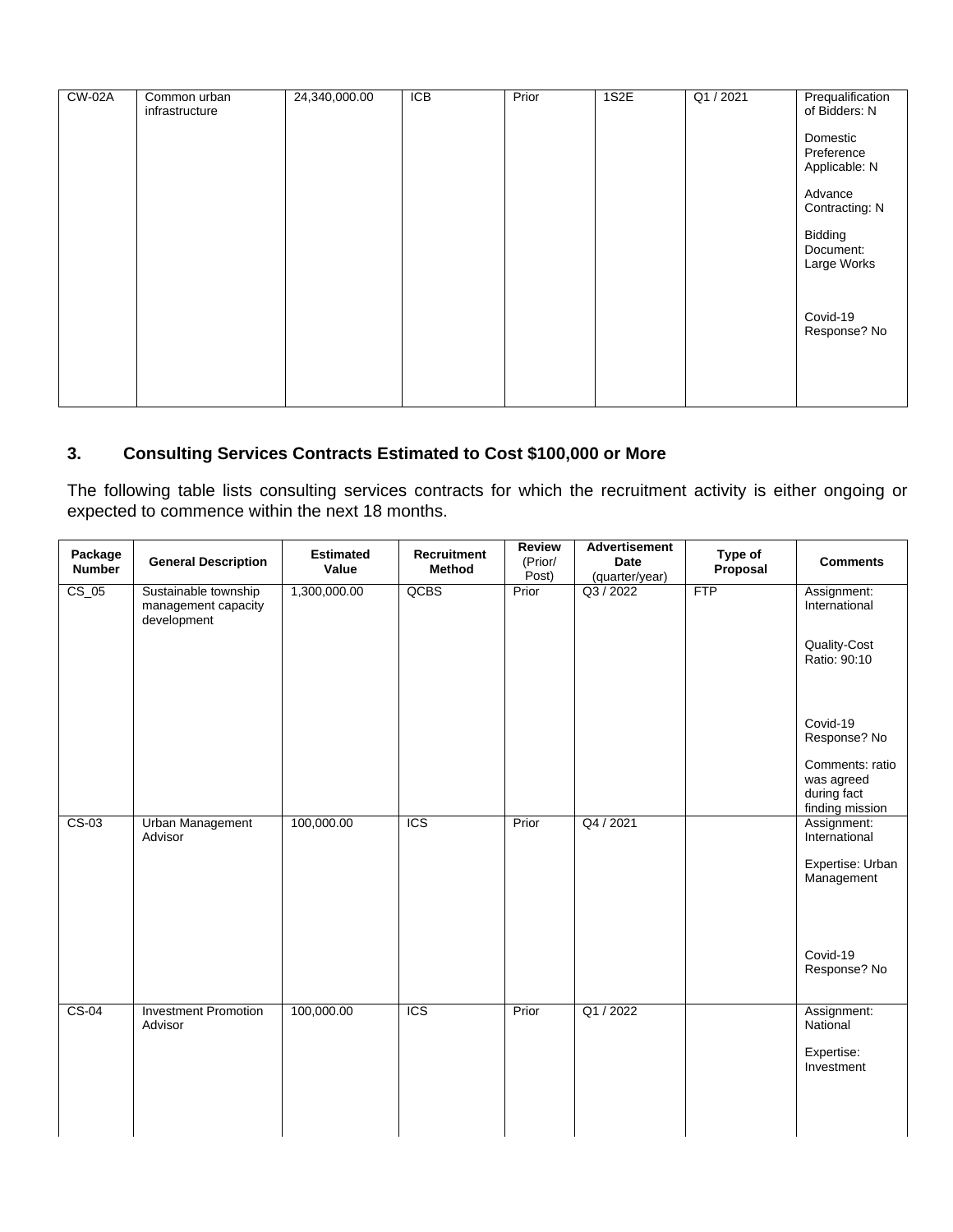|         |                                                            |              |      |       |         |            | Covid-19<br>Response? No                                                                    |
|---------|------------------------------------------------------------|--------------|------|-------|---------|------------|---------------------------------------------------------------------------------------------|
| $CS-06$ | Investor promotion and<br>transaction advisory<br>services | 1,100,000.00 | QCBS | Prior | Q1/2023 | <b>FTP</b> | Assignment:<br>International<br>Quality-Cost<br>Ratio: 90:10                                |
|         |                                                            |              |      |       |         |            | Covid-19<br>Response? No<br>Comments: ratio<br>was agreed<br>during fact<br>finding mission |

## **4. Goods and Works Contracts Estimated to Cost Less than \$1 Million and Consulting Services Contracts Less than \$100,000 (Smaller Value Contracts)**

The following table lists smaller-value goods, works and consulting services contracts for which the activity is either ongoing or expected to commence within the next 18 months.

| <b>Goods and Works</b>   |                               |                           |                               |                           |                                   |                             |                                         |                                                                                                                   |
|--------------------------|-------------------------------|---------------------------|-------------------------------|---------------------------|-----------------------------------|-----------------------------|-----------------------------------------|-------------------------------------------------------------------------------------------------------------------|
| Package<br><b>Number</b> | General<br><b>Description</b> | <b>Estimated</b><br>Value | Number of<br><b>Contracts</b> | Procur<br>ement<br>Method | <b>Review</b><br>(Prior/<br>Post) | <b>Bidding</b><br>Procedure | Advertisement<br>Date<br>(quarter/year) | <b>Comments</b>                                                                                                   |
| <b>CW-02B</b>            | Horticulture<br>Works         | 670,000.00                | 1                             | <b>NCB</b>                | Prior                             | 1S1E                        | Q2 / 2023                               | Prequalification of<br>Bidders: N<br>Domestic<br>Preference<br>Applicable: N<br><b>Bidding</b><br>Document: Small |
|                          |                               |                           |                               |                           |                                   |                             |                                         | Works<br>Covid-19<br>Response? No                                                                                 |
|                          |                               |                           |                               |                           |                                   |                             |                                         |                                                                                                                   |

| <b>Consulting Services</b> |                               |                           |                               |                                     |                            |                                         |                     |          |  |  |
|----------------------------|-------------------------------|---------------------------|-------------------------------|-------------------------------------|----------------------------|-----------------------------------------|---------------------|----------|--|--|
| Package<br><b>Number</b>   | General<br><b>Description</b> | <b>Estimated</b><br>Value | Number of<br><b>Contracts</b> | <b>Recruitment</b><br><b>Method</b> | Review<br>(Prior/<br>Post) | Advertisement<br>Date<br>(quarter/year) | Type of<br>Proposal | Comments |  |  |
| None                       |                               |                           |                               |                                     |                            |                                         |                     |          |  |  |

## **B. Indicative List of Packages Required Under the Project**

The following table provides an indicative list of goods, works and consulting services contracts over the life of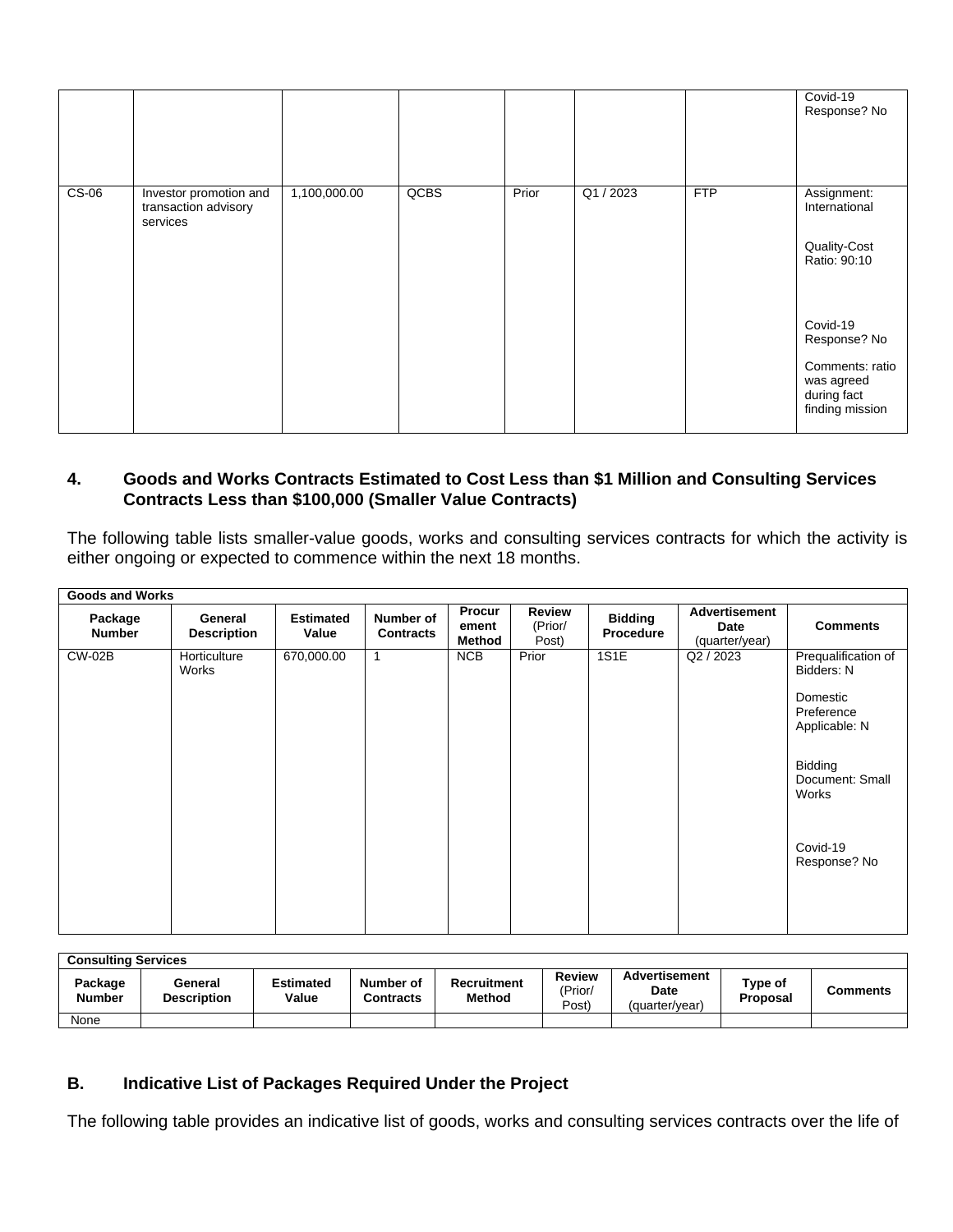the project, other than those mentioned in previous sections (i.e., those expected beyond the current period).

| <b>Goods and Works</b>   |                               |                                           |                                         |                              |                               |                             |                                                                                                                                           |
|--------------------------|-------------------------------|-------------------------------------------|-----------------------------------------|------------------------------|-------------------------------|-----------------------------|-------------------------------------------------------------------------------------------------------------------------------------------|
| Package<br><b>Number</b> | General<br><b>Description</b> | <b>Estimated</b><br>Value<br>(cumulative) | <b>Estimated Number</b><br>of Contracts | Procurement<br><b>Method</b> | <b>Review</b><br>(Prior/Post) | <b>Bidding</b><br>Procedure | <b>Comments</b>                                                                                                                           |
| PG-01                    | <b>O&amp;M Equipment</b>      | 2,183,000.00                              | $\mathbf{1}$                            | <b>ICB</b>                   | Prior                         | 1S1E                        | Prequalification<br>of Bidders: N<br>Domestic<br>Preference<br>Applicable: N<br>Bidding<br>Document:<br>Goods<br>Covid-19<br>Response? No |

| <b>Consulting Services</b> |                               |                    |                               |                       |                            |                     |                 |  |  |  |
|----------------------------|-------------------------------|--------------------|-------------------------------|-----------------------|----------------------------|---------------------|-----------------|--|--|--|
| Package<br><b>Number</b>   | General<br><b>Description</b> | Estimated<br>Value | Number of<br><b>Contracts</b> | Recruitment<br>Method | Review<br>'Prior/<br>Post) | Type of<br>Proposal | <b>Comments</b> |  |  |  |
| None                       |                               |                    |                               |                       |                            |                     |                 |  |  |  |

# **C. List of Awarded and On-going, and Completed Contracts**

The following tables list the awarded and on-going contracts, and completed contracts.

## 1. Awarded and Ongoing Contracts

|                          | Goods and Works                           |                           |                                     |                              |                                                |                                                        |                                                                                |  |  |  |  |
|--------------------------|-------------------------------------------|---------------------------|-------------------------------------|------------------------------|------------------------------------------------|--------------------------------------------------------|--------------------------------------------------------------------------------|--|--|--|--|
| Package<br><b>Number</b> | General<br><b>Description</b>             | <b>Estimated</b><br>Value | Awarded<br><b>Contract</b><br>Value | <b>Procurement</b><br>Method | <b>Advertisement</b><br>Date<br>(quarter/year) | Date of ADB<br>Approval of<br><b>Contract</b><br>Award | <b>Comments</b>                                                                |  |  |  |  |
| <b>CW-01</b>             | River training<br>and land<br>reclamation | 36,000,000.00             | 45,156,406.37                       | <b>ICB</b>                   | Q2 / 2017                                      | 21-MAY-18                                              | Amount exceeding<br>estimate will be<br>charged to<br>additional<br>financing. |  |  |  |  |

| <b>Consulting Services</b> |                               |                    |                                     |                              |                                         |                                                        |          |  |  |  |  |
|----------------------------|-------------------------------|--------------------|-------------------------------------|------------------------------|-----------------------------------------|--------------------------------------------------------|----------|--|--|--|--|
| Package<br><b>Number</b>   | General<br><b>Description</b> | Estimated<br>Value | Awarded<br><b>Contract</b><br>Value | Recruitment<br><b>Method</b> | Advertisement<br>Date<br>(quarter/year) | Date of ADB<br>Approval of<br><b>Contract</b><br>Award | Comments |  |  |  |  |
| $CS-01$                    | Project                       | 5,710,000.00       | 5.065.597.31                        | <b>OCBS</b>                  | Q4 / 2016                               | 15-SEP-17                                              |          |  |  |  |  |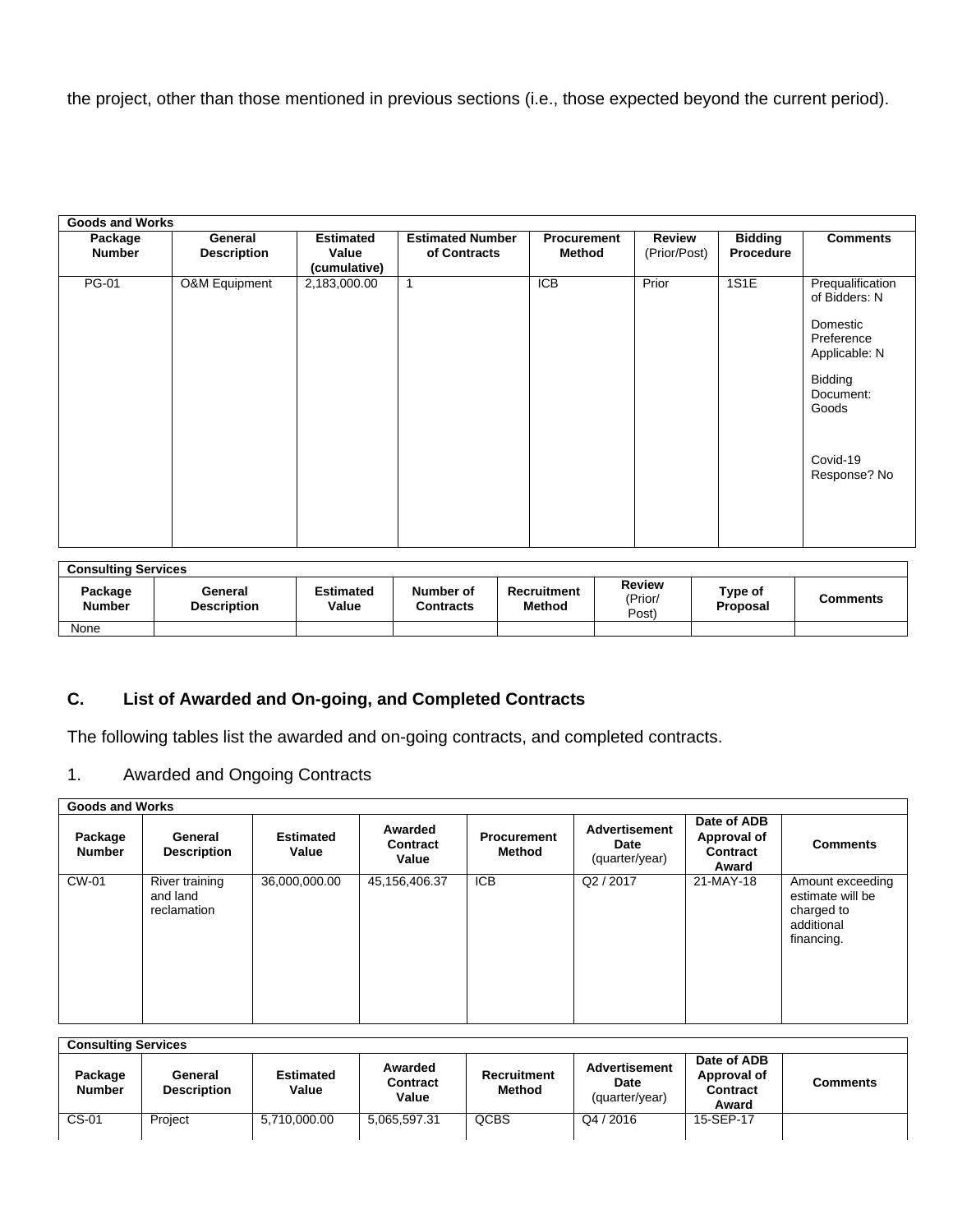|       | implementation<br>consultant                         |            |           |            |           |           |  |
|-------|------------------------------------------------------|------------|-----------|------------|-----------|-----------|--|
| CS-02 | Independent<br>environmental<br>monitoring<br>expert | 250,000.00 | 78,640.63 | <b>ICS</b> | Q3 / 2018 | 04-APR-19 |  |

### **D. National Competitive Bidding**

#### **1. General**

The procedures to be followed for national competitive bidding shall be the open tendering/bidding method set forth in the **[Procurement](http://www.mof.gov.bt/downloads/procurementmanual1.pdf) Rules and Regulations 2009** issued by the Ministry of Finance of the Royal Government of Bhutan with the clarifications and modifications described in the following paragraphs.

#### **2. Domestic Preference**

No preference of any kind shall be given to domestic bidders or for works of domestically manufactured goods. Clause 1.1.2.2 of the **[Procurement](http://www.mof.gov.bt/downloads/procurementmanual1.pdf) Rules and Regulations 2009** shall not apply.

#### **3. Registration**

Foreign suppliers and contractors from ADB member countries shall be allowed to apply for pre-qualification and to bid, without national registration, licensing and other government authorizations, leaving compliance with these requirements until after notice of award and before signing of contract.

Where registration is required prior to award of contract, bidders: (i) shall be allowed a reasonable time to complete the registration process; and (ii) shall not be denied registration for reasons unrelated to their capability and resources to successfully perform the contract, which shall be verified through post-qualification.

#### **4. Exclusion of Bidders / National Sanctions List**

Exclusion of bidders for reasons cited in paragraph 2.1.4.1 of the BPM, including inclusion on national sanctions lists may be applied only with prior approval of ADB. Rejection of bids on account of "past poor performance" of bidders shall also be subject to ADB's prior approval.

#### **5. Qualifications**

Post qualification shall be used unless prequalification is explicitly provided for in the loan agreement/procurement plan.

If prequalification is undertaken, the prequalification criteria shall be based on ADB's User's Guide to Prequalification of Bidders.

From the date of advertisement, a minimum period of 28 days shall be allowed for the preparation and submission of prequalification applications.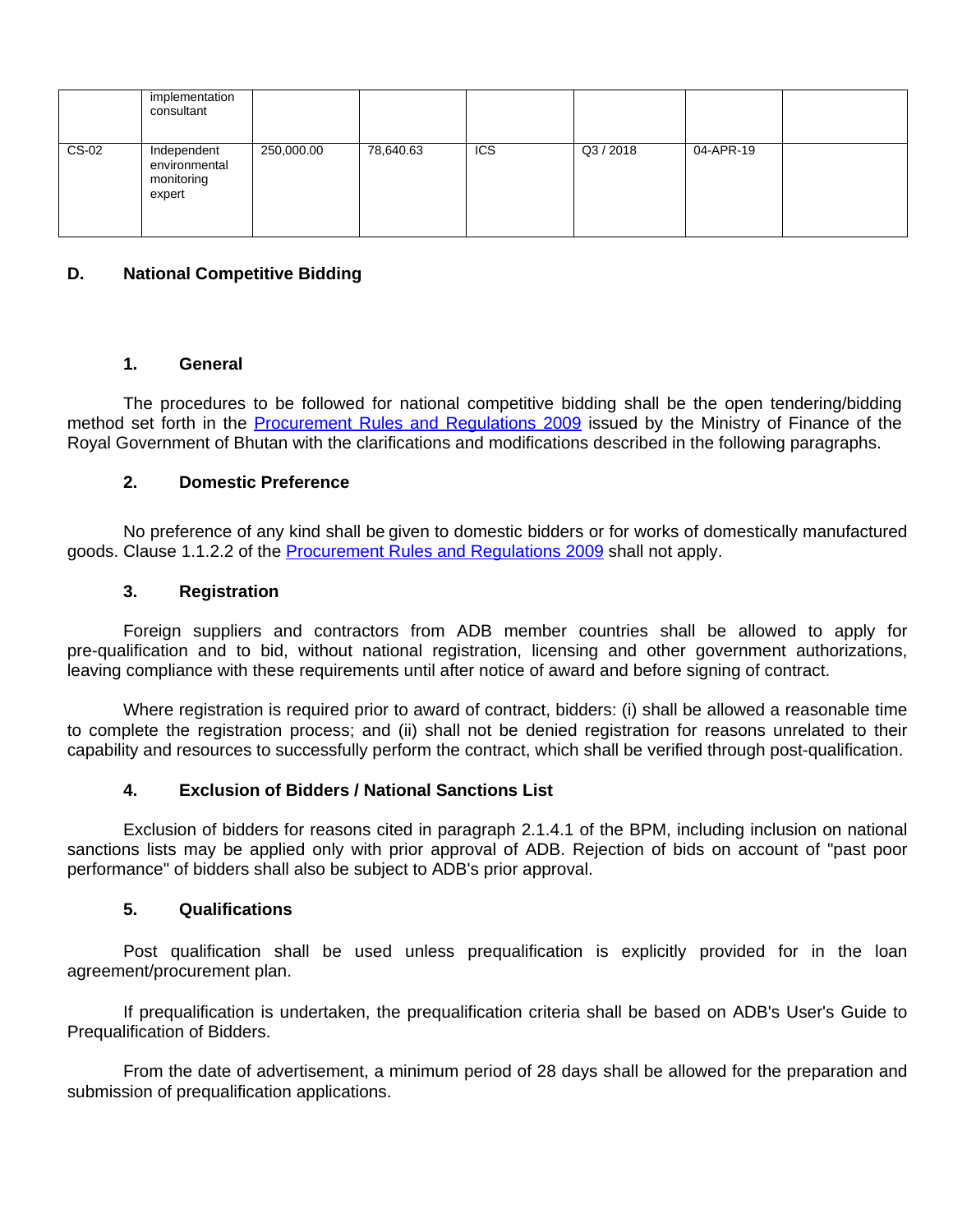## **6. Eligibility of Bidders**

The eligibility of bidders shall be as defined under Eligibility provisions of ADB's Procurement Guidelines ("Guidelines") (March 2013, as amended from time to time), accordingly, no bidder or potential bidder should be declared ineligible for reasons other than those stated the Guidelines.

## **7. Procurement Thresholds and Procurement Methods**

In cases of conflict between the thresholds as prescribed in Clause 4.1 of the BPM and the Procurement Plan, the lower threshold shall prevail. The procurement methods specified on the Procurement Plan shall be followed.

#### **8. Procurement Process**

One envelope open bidding process shall be used unless two stage process is explicitly provided for in the loan agreement/procurement plan.

#### **9. Advertising**

Bidding of contracts estimated at \$500,000 or more for goods and related services or \$1,000,000 or more for civil works shall be advertised on ADB's website via the posting of the Procurement Plan.

#### **10. Bidding Documents**

Procuring entities shall use standard bidding documents acceptable to ADB for the Procurement of Goods, Works and related Services.

#### **11. Packaging**

Slicing or splitting of contracts within a package shall not be used to change the contract sizes and the corresponding methods of procurement indicated in the loan agreement/procurement plan.

## **12. Bid Security and Performance Security**

Where required, bid security (earnest money), retention money (or security deposit) and performance security (or performance guarantee) shall be in the form of a demand draft, certified check, letter of credit, or bank guarantee from a reputable bank.

The terms and conditions of bid security as well as retention money and performance security shall be clearly specified in the forms provided and/or conditions of contract in terms of periods of validity and grounds for forfeiture, or release of the bank guarantees, or refund of the cash security deposits.

## **13. Rejection of All Bids and Re-bidding**

Bids shall not be rejected and new bids solicited without the ADB's prior concurrence.

#### **14. Low Bids and Unbalanced Bids**

Bids shall not be rejected solely because the bid price seriously lower or unbalanced. The bidder whose bid is determined to be the lowest evaluated substantially responsive bid may be required by the Executing Agency/Implementing Agency (EA/IA) to provide a higher performance security to a level sufficient to protect the EA/IA against financial loss in the event of default of the successful bidder under the Contract.